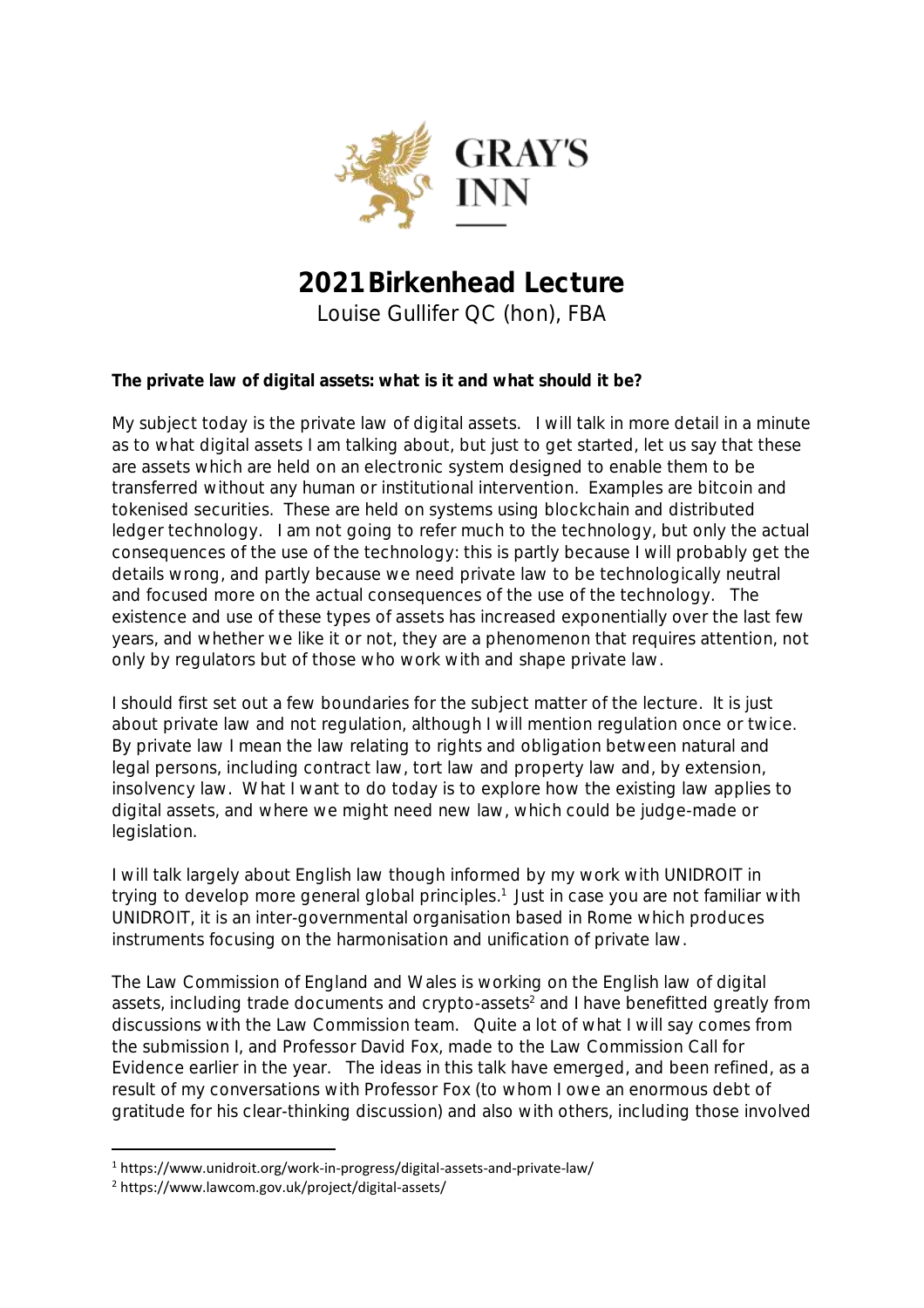in the digital assets project that Professor Jennifer Payne and I have run at Oxford for several years. I should mention in particular Hin Liu, my former graduate student, with whom I have co-written. And, as I mentioned, the more general ideas in this talk are informed by the discussions of the UNIDROIT Working Group, where we are trying to develop global principles for the private law of digital assets, which are not just technologically neutral but also legal culture neutral: no easy task.

Today I want to focus on a number of challenges for private law that digital assets present. First, how do we define a digital asset, and by this I mean the type of digital asset that can be, and has been held by English courts to be, property. I have put 'property' on this slide with a question mark but in fact, at least for those falling within the definition I am going to discuss, it is reasonably clear that it be property within English law. As it is property, other issues arise: how is legal title transferred? How do you take security over it? How can one hold it? And, lastly, where a digital asset is linked to another asset (increasingly common) what is the link and how effective is it to enable a transfer of the digital asset to transfer title to the linked asset?

The key concept to enable us to start to answer these questions is control. In the UNIDROIT working group we have developed the factual concept of control: it focuses on what can actually be done rather than the legal right to do it or prevent it being done. There are three elements:

First, the system on which this data is recorded can only be changed by a person who has the specific means of doing so.

Second, if a person has that specific means, it can prevent anyone else changing the system without using those specific means. [The language that is used for those specific means is that of a 'key' and it does act somewhat like a key. If I have a house to which there is only one key, I control access to the house: only I can open the door and I can stop anyone else opening the door unless I choose to give them my key, or a copy of my key. The analogy is not exact, because the key to the digital asset enables the holder to change the record on the system : we would say, to transfer the digital asset, rather than to get access to it to do anything else eg to use what is contained in it (like in a house or a locked box). However, the general idea of a key enabling the holder to do something is similar.

Many of you will probably know how the public key/private key cryptography system works: basically it is that the digital asset is associated with a public key (which is public so anyone can see it) but which only works to change the system if combined with a private key. So only a person with the private key can change the record. The change in the record that can be made is that the digital asset is then associated with another public key, which requires a different private key to change the record.

If I use my private key to change the record so that the digital asset is then associated with the public key which requires your private key to change the record (that is, your public key) then I have transferred control of the digital asset to you.

The system also has the effect that I no longer have any control of that digital asset, so I can't transfer the same asset again. There can be no 'double spend'. To use the analogy of physical money, if I have a £1 coin, and I give it to you, then I can no longer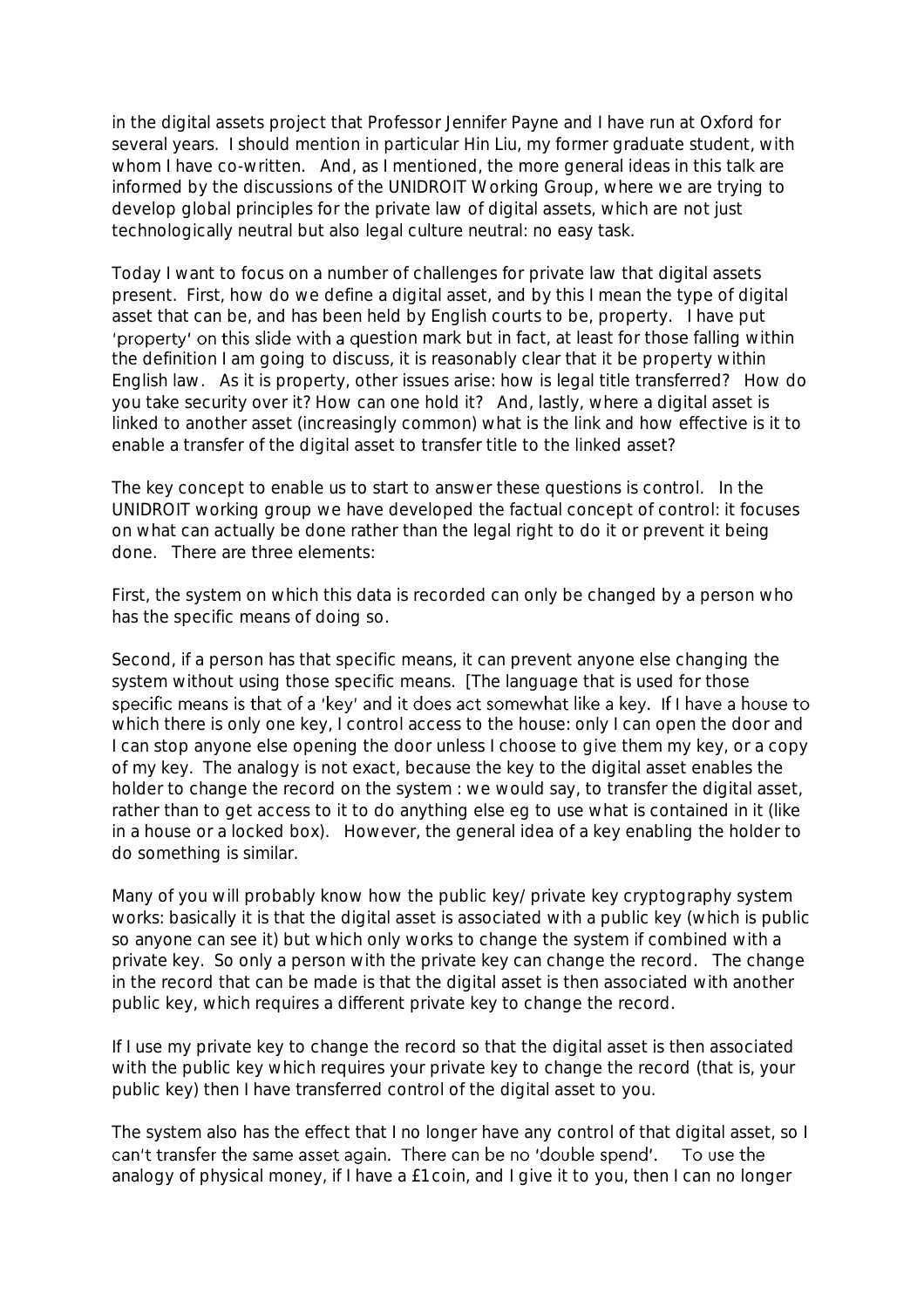give it to anyone else. One of the most important features of the blockchain/DLT system is that the system is designed to prevent double spending. It is thus often said that a digital asset held in this way is rivalrous, ie only one person can have it at any one time.

This factual concept of control is what I mean when I use the word 'control' in the rest of this talk. It has a direct impact on most of the questions I raised. First, we can define a digital asset as a controllable electronic record. It is that controllability, plus some other features, that means that it can be classified as property. I will argue in a minute that to transfer legal title there must be a change of control. One of the key issues in relation to security is whether a security interest over a digital asset should be registrable in a situation where the secured creditor has control. We can think of custody of digital assets as where, broadly speaking , the custodian has control and the client does not but has ownership. I'm afraid the concept of control can't really explain the link to other assets: that remains a mystery, but one which I will try and explore a little later on.

We can say, then, that a digital asset is electronic data or electronic information or an electronic record (three ways of saying the same thing) but, crucially, one that can be controlled. However, in relation to some types of digital assets, there is a paradox. The asset is not the data, information or the record. That isn't what the owner of a digital asset wants. It is, in itself, pretty useless. Depending on the system, the data is a UTXO (an unspent transaction output) (as in Bitcoin) or a record of an account (as in Ethereum). These work rather differently but the basic idea is the same: they are a record of transactions, which, when interpreted by software, let you know how much you have to spend.

But that record would be no use to you at all unless you had the ability to spend the balance. The only reason the record has value is because you, as holder of the private key, can change the record so that some of that unspent balance can be transferred to someone else, ie can become associated with that person's public key. The thing of value is the ability to change the system, not the data.

Some digital assets (we can call them exogenous assets) are linked to real assets outside the system. Here the value is obvious. Let us assume that a digital asset is linked to a piece of gold. The gold is valuable. So the digital asset is valuable, to the extent that 'owning' the digital asset means that you own the gold (I'll talk later about how and whether that can be achieved). Having the ability to change the record means that you can sell the gold. But what about a digital asset that is not linked to anything (an endogenous asset like Bitcoin)? The only value is in the ability to change the record. You can sell that ability, but why would anyone pay for it? The answer is that someone will pay them for it and so on.

So what is a digital asset? I think Professor David Fox has it right when he conceptualises it as a transactional power: the power to make transactions according to the rules of the system. But this is quite hard to get your head round, particularly because we usually think of a power as something we have in relation to a thing (I have the power to grant you good title to my bicycle) or against a particular person. Here there is no thing, and the power is in relation to the system not against one or more persons. So we use a metaphor. We call this power a digital asset (also, often, a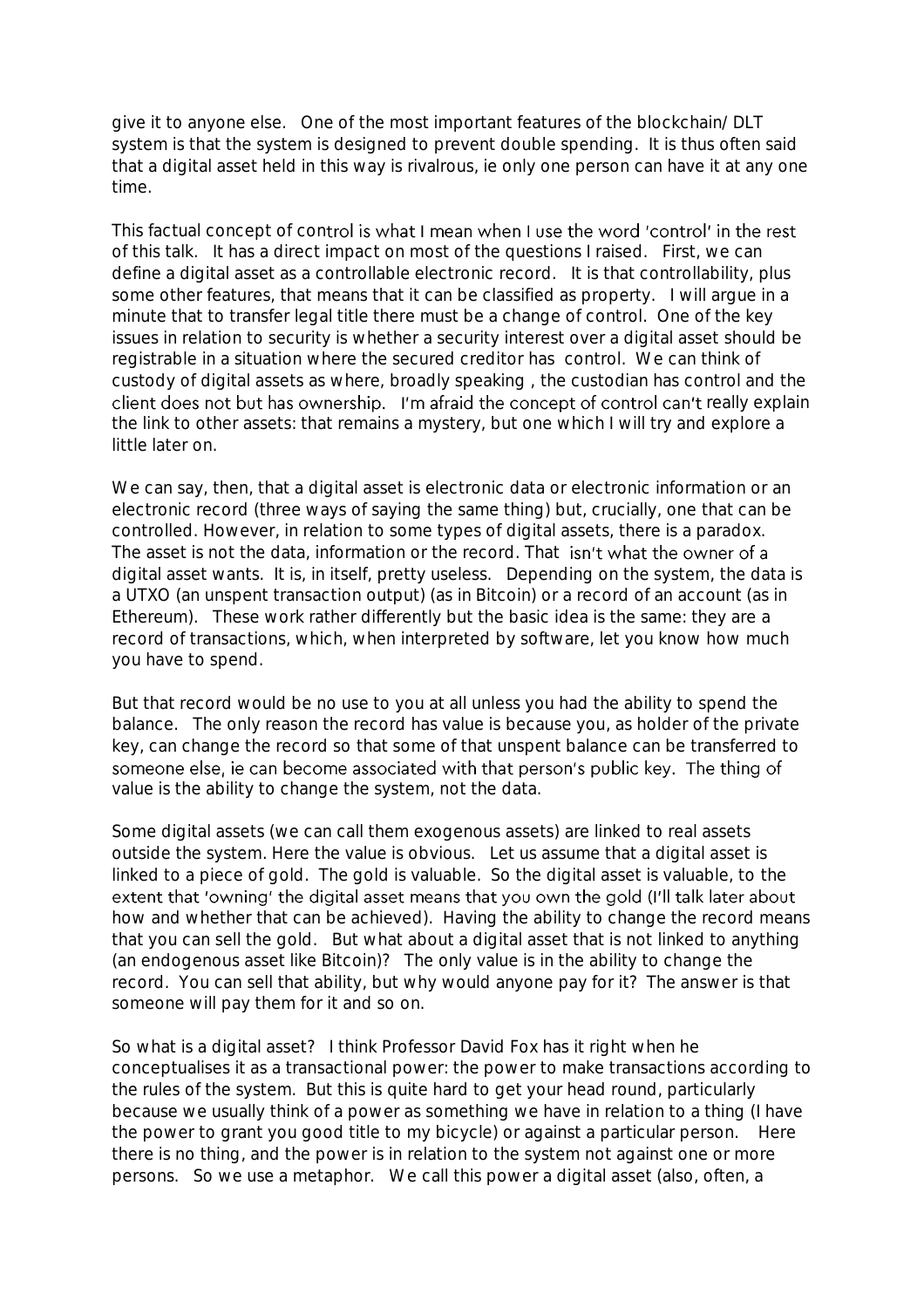'token') and we talk about it as though is it a thing which can be controlled, and transferred. And so that is what I am going to do for the rest of this talk.

So are endogenous digital assets (those not linked to any real world asset) property? This is quite well trodden ground, and you can read a lot of the argument for yourself. So I will just give some pointers as to the discussion, and where we are in English law and then move on.

First, why does it matter? If a digital asset is property, then it can be the subject of proprietary rights, such as ownership or a security right. Some of the conclusions flowing from this are on the slide: the owner can follow the asset in the event of an unauthorised disposition, or perhaps trace its value, various procedural remedies are available to someone making a proprietary claim, it can be used to secure an obligation and it forms part of the assets available for distribution on the insolvency of its owner.

It is now reasonably well settled in the common law that an endogenous digital asset is property. Although not a binding authority, the UK Jurisdictional Task Force, in its Legal Statement of November 2019 concluded that it was property. This conclusion was followed by Mr Justice Bryan, after considerable discussion of the issue, in *AA v Persons Unknown*<sup>3</sup> which was an application for a proprietary injunction. After a very fully argued hearing, the same conclusion was reached in New Zealand in the case of Ruscoe v Cryptopia Ltd<sup>4</sup> in April 2020. A number of UK cases concerning digital assets have since proceeded on the basis that AA was correctly decided and that endogenous digital assets are a form of property under English law, including the Fetch.AI and Litecoin cases.<sup>5</sup> While it is still possible to argue that digital assets are not property in English law (and it is not entirely clear whether they are choses in action or 'other intangible property') such an argument is very unlikely to succeed, especially given a growing international consensus that they can be the subject of proprietary rights.

There are a number of features of digital assets which make it appropriate for them to be classed as property. Versions of these features appear in cases and scholarly discourse on the nature of property, and they are relied upon by the UK Task force. They can be individuated, ie each one is individual and can be identified. This is how the system works: the system records transactions and so each digital asset will have a unique transaction history and is therefore distinct from any other. However, this is a different point from whether digital assets can be seen as fungible ie interchangeable. That is a matter for the relevant parties, and often for the relevant market. If transfer of any digital asset of a particular type (for example, bitcoin, can be used to comply with an agreement or obligation to transfer, then the digital asset is fungible. Most are, although, for example, non-fungible tokens are not fungible (the clue is in the name!!).

Going back to the features of property, digital assets can be controlled (as I have already explained), and they are rivalrous, as I also said earlier. They can be transferred and they have a degree of permanence (there is no requirement that property has to be

<sup>3</sup> [2019] EWHC 3556 (Comm)

<sup>4</sup> [2020] NZHC 728

<sup>5</sup> *Toma v Murray* [2020] EWHC 2295 (Ch) (where it appears to be assumed that bitcoin are property though it is not necessary for the decision); *Fetch.AI Ltd v Fetch.AI Foundation Pte. Ltd* [2021] EWHC 2254 (Comm) [9], [14]; *Litecoin Foundation Ltd. v Inshallah* [2021] EWHC 1998 (Ch) [3]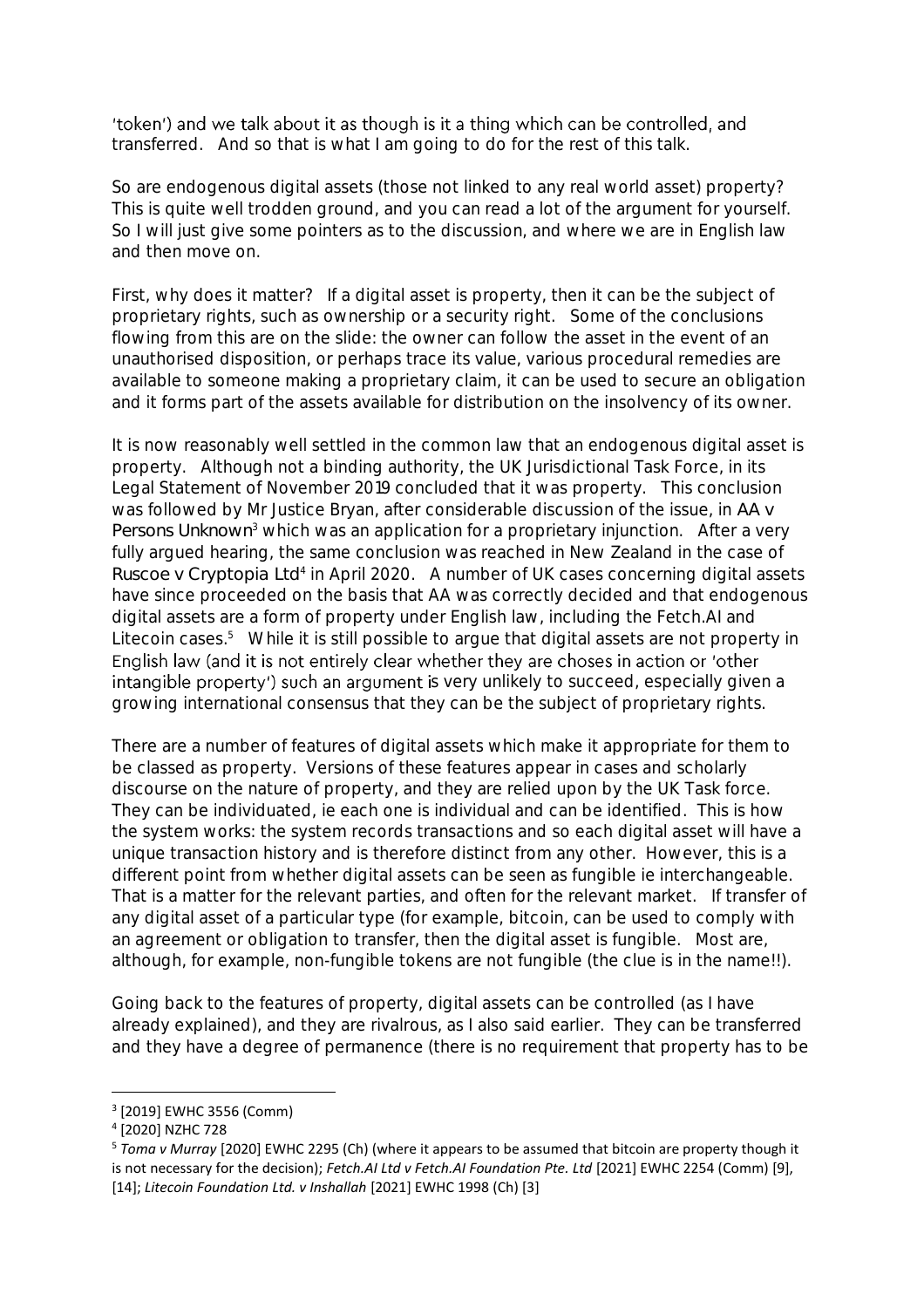permanent, merely that it has a degree of permanence). Since all these are features of digital assets, it seems appropriate that they are 'property'.

# **How is legal ownership transferred?**

Here I will set out an argument that I, together with Hin Liu, have made elsewhere. While it is made slightly tentatively, I do think this is what the law should be. If this is right, then, although it would be possible for the courts to go down this route and for the rule to be judge-made, in the interests of certainty it might be better were it to be confirmed by legislation, particularly if the rule at the bottom of the slide: a taking free rule, were thought to be desirable as legislation would probably be necessary for this.

The argument is that change of control is a necessary but not sufficient condition for transfer of legal ownership under English law. It is not sufficient as there needs to be intention to transfer, and the person transferring must also have the right to transfer (either as owner or as because they are authorised by the owner). A transfer by any means other than by change of control takes effect in equity.

Why do I say that change of control is a necessary condition? Digital assets cannot be transferred by assignment or novation as they are not rights against any person. Although a digital asset is clearly an intangible, the nearest analogy when thinking about a transfer (though not an complete analogy) is the transfer of legal title to goods. This is effected in English law by three methods: a deed or bill of sale, by delivery or by sale. Transfer by deed or bill of sale is clearly unsuitable for digital assets, since the whole point is that transfer can be immediate and electronic. In a sale, property (legal title) passes when parties intend it to pass.<sup>6</sup> This rule is unsuitable for digital assets, since if legal title could be transferred whenever the parties intended, as opposed to a change of control on the system, the record constituted by the system would quickly become desynchronised from the actual location of legal title, and legal ownership would be completely hidden.

Of course, if the parties want 'hidden' ownership, this can be effected by a transfer in equity ie off the system. It is much more appropriate for the transfer of legal title to digital assets to only take place when there is the equivalent of delivery. A delivery of goods is a transfer of possession, but since there can't be a transfer of possession of an intangible digital asset, there needs to be a transfer of control instead. This has the benefit that, at least prima facie, the record on the system will be synchronised with the location of legal title.

However, it is only prima facie. As I said, the transferor might not have the right to transfer. This raises a separate question which I don't have time to consider: whether there should be a rule that a good faith acquirer takes free even of a prior legal interest (as was established in relation to money in *Miller v Race*<sup>7</sup> ). The UNIDROIT working group have decided that the principles will suggest that there should be such a rule, because of the need for security of transactions, but in terms of English law this is very much an open question.

**Security**

<sup>6</sup> Sale of Goods Act 1979 s.17

<sup>7</sup> *Miller v Race* (1758) 1 Burr 452 at 457–458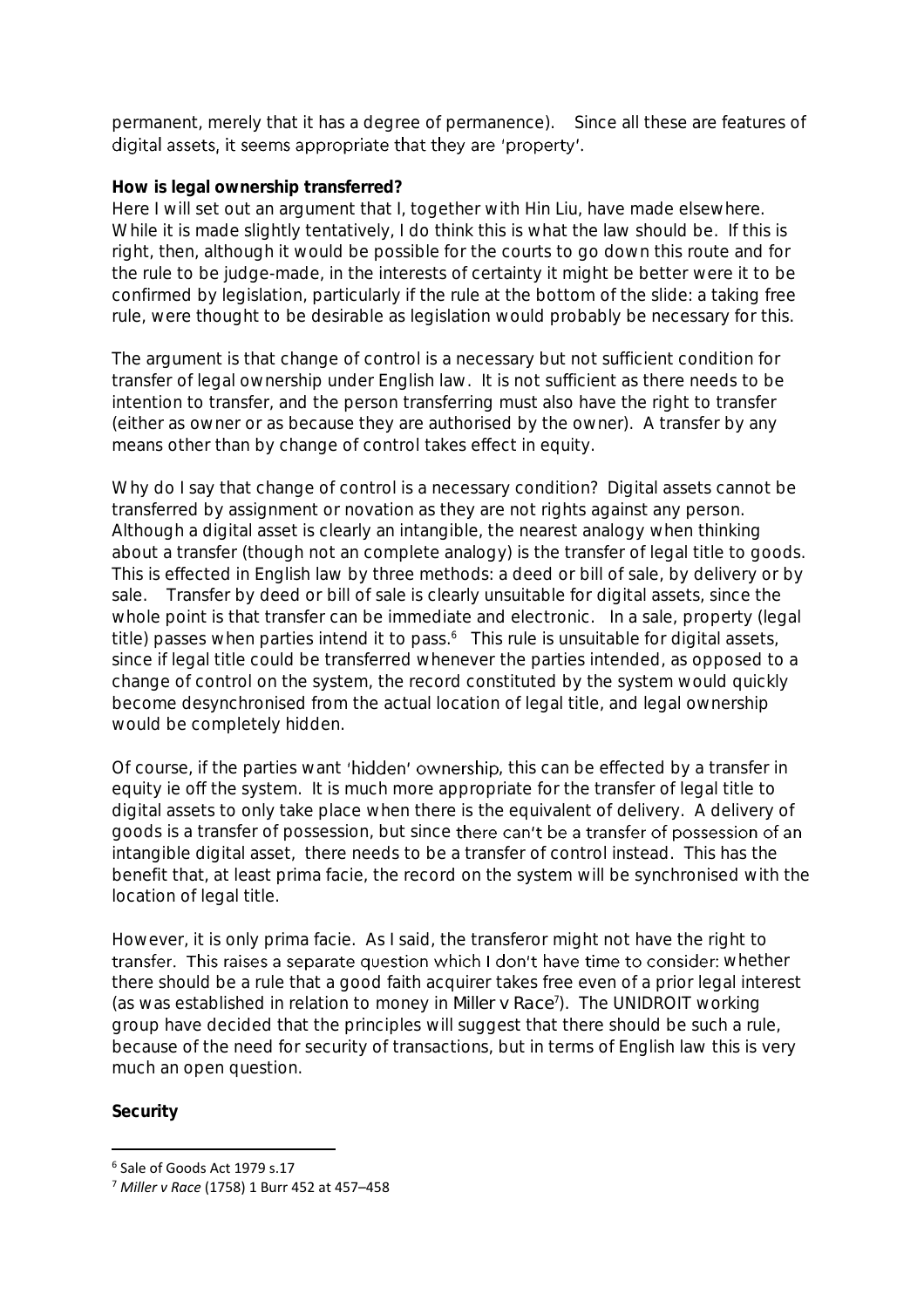Looking at the four categories of security interest under English law, it is reasonably clear that, since possession can only be taken over tangibles under English law, digital assets cannot be the subject of a pledge or a lien. However, they could be the subject of a mortgage or a charge, which is non-possessory.

The big question is whether, at least when considering mortgages or charges created by companies, a mortgage or charge over a digital asset needs to be registered under the Companies Act<sup>8</sup> in the situation when the secured creditor has control of the digital asset. There are two possible policy arguments in favour of the registration requirements being disapplied in this situation.

The first is that control by the secured creditor (which would normally create a legal mortgage if this were intended) gives sufficient publicity of the security interest. After all, the mortgagor could no longer transfer control of the asset to anyone else (ie sell or give a legal mortgage over it), and this inability would show a potential secured creditor that there is likely to be a security interest over the asset, or that the debtor does not own the asset. However, the mortgagor could create a charge over the asset (which would not require a change of control), and without registration there is no easy way for the potential chargee to find out the true position.

Even if the publicity argument does not convince, it could be said that there are marketbased reasons for exempting a security interest, involving change of control, from registration. Such interests could be short term in a rapidly changing market, and registration could be said to be too cumbersome (making a similar argument as that advanced for securities traded on the capital markets). Moreover, in a market where transactions are effected by smart contracts, registration, which involves human action, could be seen as inappropriate.

If this argument convinces, there is still the question as to how to achieve the desired result? Should there be specific legislation, or is the answer to extend the Financial Collateral Arrangements (No 2) Regulations to cover digital assets? The latter might require careful thought, since there are other consequences if a security interest falls within the regulations, such as disapplication of various parts of insolvency law.

Of course, it could be said that, rather than use control-based *security* interests, parties will just use title transfer collateral arrangements which need not be registered anyway. The problem with such arrangements is that the collateral provider is at risk of the counterparty's insolvency to the extent of any surplus value in the collateral, which could be a danger in a market where values change quickly.

## **How are digital assets held?**

Given the time, I can only explain this in outline, although as co-chair of the sub-group on custody for the UNIDROIT project I have spent quite a lot of time thinking about the principles relating to this area. The first challenge is to define what we mean by custody as opposed to other ways of holding a digital asset.

If A owns a digital asset there are at least 3 possibilities.

<sup>8</sup> Companies Act 2006 sections 859A et seque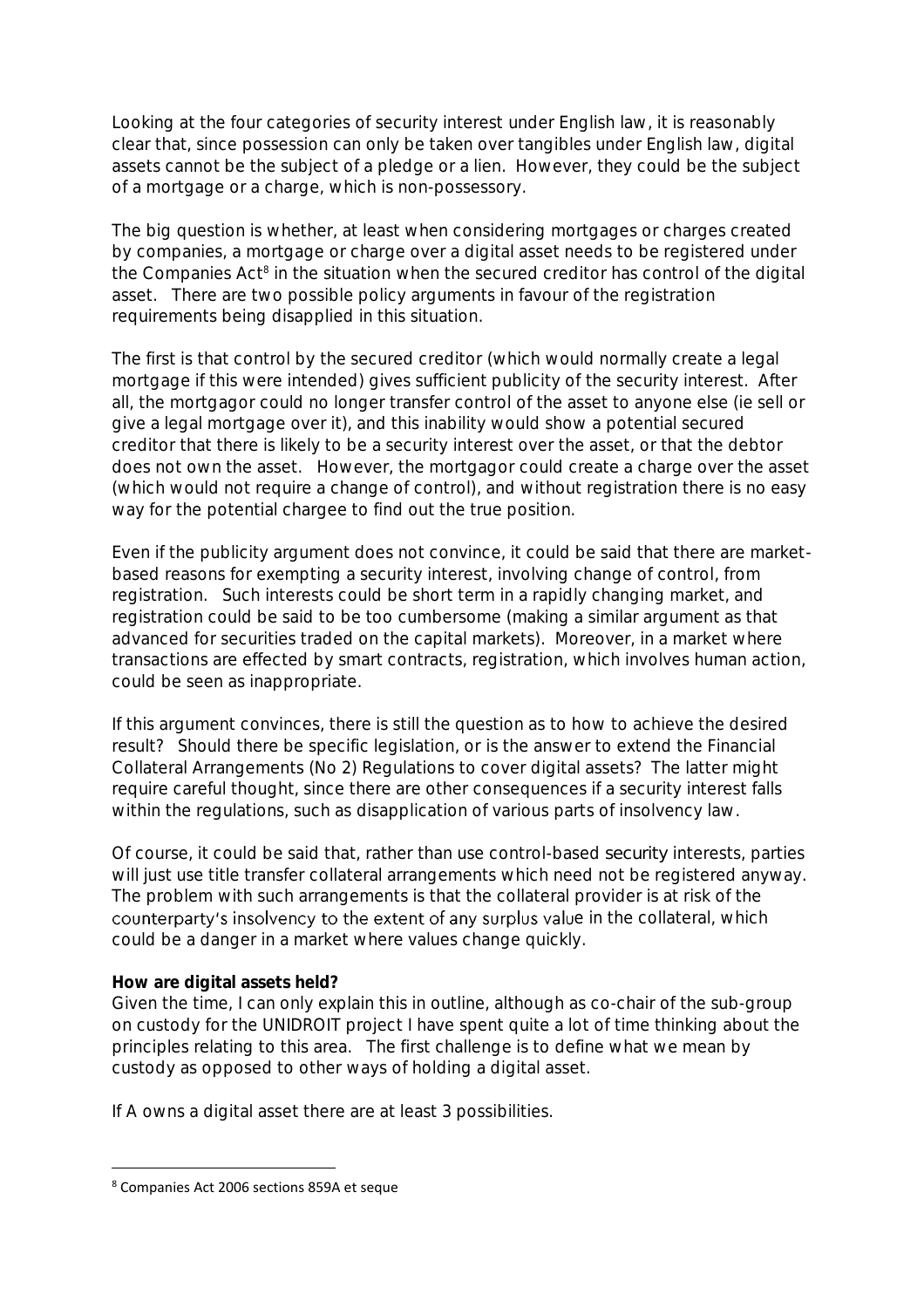The first is that A controls the digital asset herself, either because she is a node or controls it through a wallet. I have called this a 'non-custodial wallet' on the slide, although, of course, what the parties call the wallet may not be definitive, and in any particular case a wallet could in fact give rise to custody. In this situation, A continues to own the asset

The second possibility is that A can transfer control to a person who holds the asset on A's behalf. A no longer has control of the asset. This is what I would call custody. This relationship could arise in a number of situations, including where A transfers an asset to an exchange who then sells it on A's behalf and the situation where an exchange acquires a digital asset on A's behalf, as well as where the parties actually call the relationship custody. A will continue to have a proprietary interest in the asset: I would suggest that the English law analysis is that the custodian holds the asset on trust for A.

The third possibility is where A transfers control AND ownership of the digital asset to another person (B) who then owes A a merely contractual obligation to transfer back an equivalent digital asset. An example of where this would be the case is where B lends out the digital assets it owns and earns interest some of which is passed on to clients. A real world example of this is a platform called Celsius. The analogy with a bank deposit is clear, and the legal analysis is the same. What A has is a right against B. B and not A owns the asset (and B may well dispose of the asset and have no proprietary rights in relation to it at all). A therefore bears the insolvency risk of B.

Custody is clearly an area where regulatory provisions are required, at least to protect vulnerable customers from risk they do not appreciate and probably to bring custodians within the regulatory net. However, apart from providing an analytical structure, what can private law say about custody?

I think it can say two things. First, to ensure that clients of custodians (ie the second category) have proprietary protection against the insolvency of the custodian, probably by the use of the trust, that is, that the custodian holds the asset on trust for the client. Second, if the trust is used, we need to consider whether anything more than general trust law is needed to ensure that there are some non-excludable duties imposed on custodians, such as a duty of care in relation to safeguarding, a duty to comply with the client's instructions, limits on right of use (that is, the right of the custodian to dispose of the assets, in part or in whole for its own benefit), segregation from custodian's own assets and a duty to maintain accurate records.

## **Exogenous assets: what is the link?**

Now I turn to one of the most interesting areas of the private law in relation to digital assets, but one which is, I think, clearly governed by national law and which will vary considerably from jurisdiction to jurisdiction. This is where a digital asset purports to be linked to a 'real world' asset.

After many many discussions in the UNIDROIT working group, we think that it is best to see the digital asset as a separate thing to the other, real world, asset, but linked in some way to that asset. So the holder of the digital asset had two things: the digital asset and the linked asset.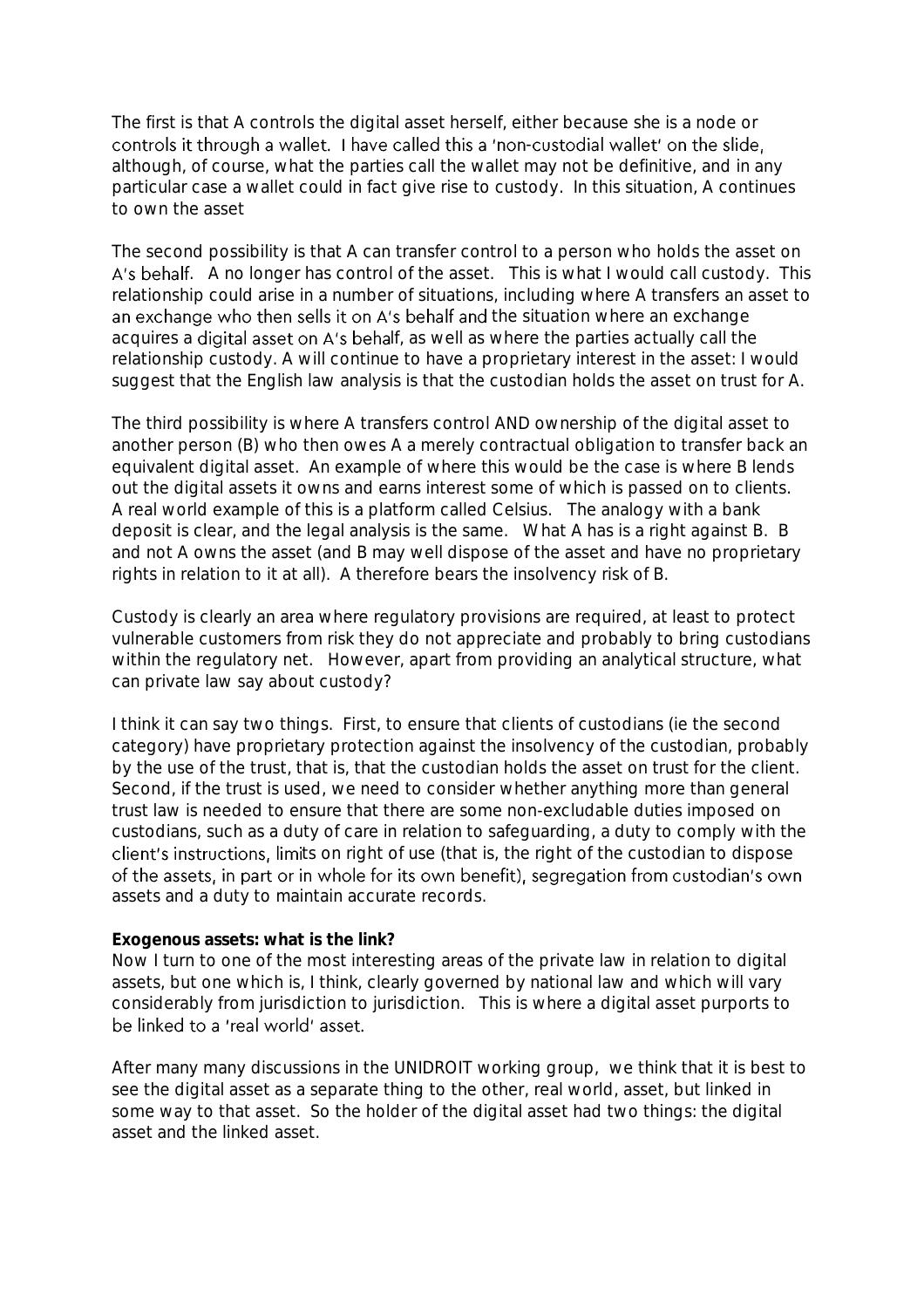The benefit of this view is that the same rules can then apply to an endogenous or exogenous digital asset. So, for example, the same concept of control can apply to both, and we can realistically think of the digital asset being the thing which is the subject of custody, even though, if the link is close enough and the real world asset is intangible, it could also make sense to say that the real world asset is also the subject of custody.

What real world assets are we talking about here? Here are some ideas. The intangibles include the obvious: equity and debt securities (there are many actual examples) as well as any rights (usually contractual) against another person to money (ie debts), or to goods or services. Another possibility is a link to money itself (although that will normally be in the form of a right against a bank or a central bank) or to another digital asset. Another (theoretical) possibility is IP.

The list of tangibles is short, because there are really only two types of tangibles: land and goods. I have put in brackets documentary intangibles, such as documents of title to goods and negotiable instruments, as these are strictly speaking tangibles, but it does seem very unlikely that they would be linked to digital assets. In fact, as I will explain, it is very difficult to have an effective link between a tangible asset and a digital asset, and the easiest way to do this is for a special purpose company to buy the asset, eg land, and for the shares in that SPV to be linked to the digital assets.

Then there is a link to .... Nothing. I will talk briefly about NFTs in a few minutes, but basically, in a typical NFT, the link is to nothing that could be seen as property, so although there is a purported link, the holder gets nothing more than control (and ownership) of the NFT.

**Where statute provides specifically for the link: Register** The first, and simplest, way the link between the digital asset and the real world asset can occur is if statute provides specifically for the link. There are various possibilities.

One is that the system on which the digital asset is held is legislatively designated as a register of ownership, or, alternatively, that statute provides that a register which has previous existed in paper or other electronic form (such as an electronic register controlled by a registrar) can now be constituted by a system recording digital assets.

An example of the first would be if a statute were to provide that any system recording digital assets which tracked the supply chain of wholesale diamonds was conclusive evidence of the ownership of those diamonds, so that the person who controlled a digital asset on the system was the owner of the diamond to which it related. There is actually such a system using DLT/Blockchain technology: called Tracr. There probably couldn't actually be such a statute in reality, since the supply chain in diamonds is so international that no one country could legislate effectively, but it is quite a good illustration of where a digital system which already exists could be given legislative force so that registration became legal title.

An example of the second type of legislation would be one which provided that a share register of a company could be held using a system recording digital assets. This happened in Delaware, US in 2017, when sections 219 and 224 of the Delaware Code, Corporations Law were amended to allow the 'stock ledger' to be held on a DLT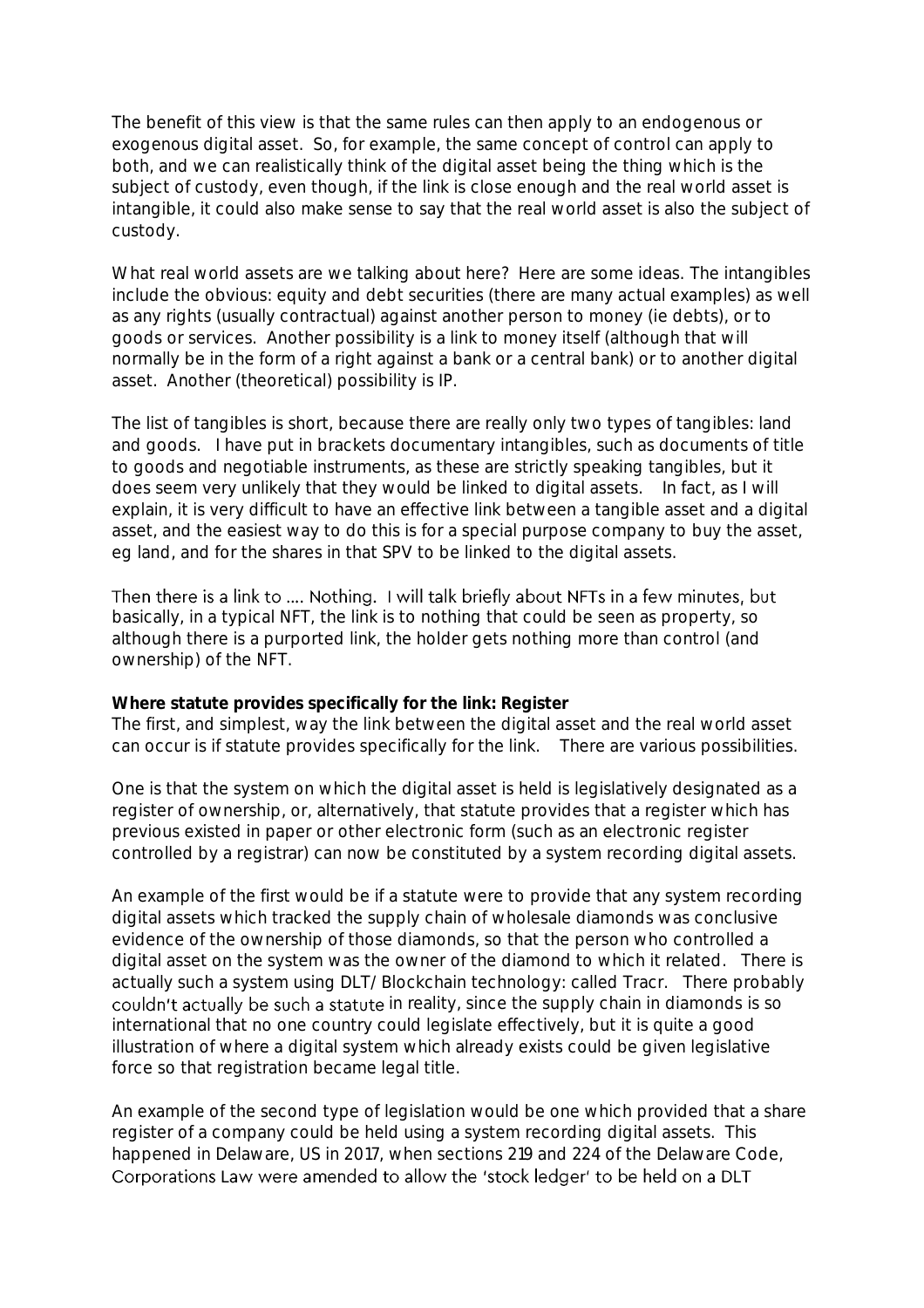system. Section 219 says that the stock ledger is a record in accordance with section 224, and section 224 says that the record can be held electronically including on 1 or more distributed electronic networks or databases.<sup>9</sup>

# **Specific Legislation**

It is also possible for specific legislation to provide more generally for there to be a legal link between digital assets and other assets. Lichtenstein's Blockchain Act, passed in 2019 provides that a digital asset is what is colloquially called a 'container', or, in the Act, a 'token'. The container can be empty (that is the endogenous digital asset) or can contain a right to property or against a person.<sup>10</sup> Article 7 of the Act provides that "Disposal over the Token results in the disposal over the right represented by the Token." This seems pretty conclusive, but there is obviously some doubt, because subsection (2) of Article 2 provides that If the legal effect under (1) does not come into force by law, the person obliged, as a result of the disposal over the Token, must ensure through suitable measures that: a) the disposal over a Token directly or indirectly results in the disposal over the represented right, and b) a competing disposal over the represented right is excluded. I am told by Lichtenstein experts that if the person obliged doesn't carry out that obligation, then the real world asset is not transferred and the putative transferee only has a contractual claim. So the system is not entirely foolproof even with this type of legislation.

## **Documentary intangible**

Another analysis is for the digital asset to be treated as a documentary intangible, such as a negotiable instrument or a document of title to goods. As I'm sure you all know, documentary intangibles are pieces of paper which represent either ownership rights (so that transfer of the document transfers ownership) or possessory rights (so that transfer of the document transfers constructive possession). Thus, the transfer of a negotiable instrument which represents a debt transfers the right to be paid that debt, and transfer of a bill of lading transfers constructive possession to the goods to which it relates. The idea of a documentary intangible is that a document, which is easy to transfer, can effect the transfer of something that it is not easy to transfer by locking up the right to the thing in that document.

#### **§224. Form of records.**

 $10$  Art 2(c): "Token": a piece of information on a TT System which:

- 1. can represent claims or rights of memberships against a person, rights to property, or other absolute or relative rights; and
- 2. is assigned to one or more TT Identifiers;

<sup>9</sup> **§219(c)** For purposes of this chapter, "stock ledger" means 1 or more records administered by or on behalf of the corporation in which the names of all of the corporation's stockholders of record, the address and number of shares registered in the name of each such stockholder, and all issuances and transfers of stock of the corporation are recorded in accordance with § 224 of this title. The stock ledger shall be the only evidence as to who are the stockholders entitled by this section to examine the list required by this section or to vote in person or by proxy at any meeting of stockholders.

Any records administered by or on behalf of the corporation in the regular course of its business, including its stock ledger, books of account, and minute books, may be kept on, or by means of, or be in the form of, any information storage device, method, or 1 or more electronic networks or databases (including 1 or more distributed electronic networks or databases), provided that the records so kept can be converted into clearly legible paper form within a reasonable time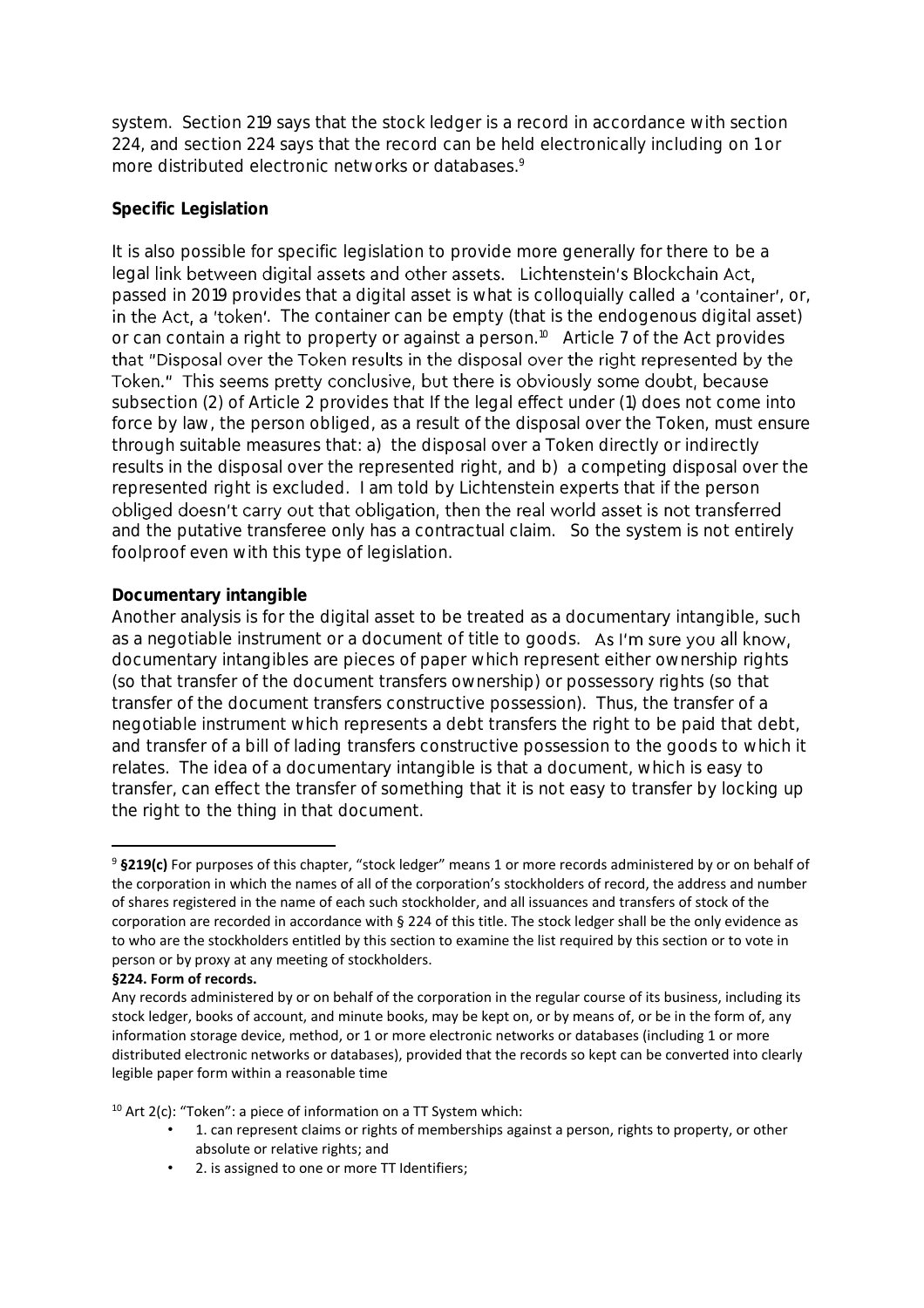This idea, then, maps quite well onto the exogenous digital asset situation, since we have something of no real value in itself, the transfer of which transfers a valuable right. However, there is a snag. It took hundreds of years for the law on negotiable instruments and documents of title to goods to develop. The law on negotiable instruments was eventually codified in the Bills of Exchange Act 1882. What counts as a document of title to goods is, at common law, a matter of mercantile custom. In the absence of mercantile custom, there needs to be a statute.

Unless the idea of mercantile custom has speeded up considerably since bills of lading were considered to be documents of title, it is very unlikely that at the moment there would be held to be a mercantile custom to that effect in relation to digital assets. More importantly, a digital asset is not a document or an instrument as it si not a piece of paper. Both these points were mentioned by the UK Task Force in reaching the conclusion that digital assets were not, at the moment, documents of title.

However, it would be possible for statute to provide that certain classes of digital assets (those which mirrored documents which are currently documentary intangibles) to have the same effect as documentary intangibles. This is being considered at the moment by the Law Commission. Even this development not trouble free. First, the statute would need to specify to which types of documents the digital assets need to be completely analogous, and in any given case the digital asset would need to fall within that definition. One could foresee, of course, that once there was a statutory definition, those setting up a system for exogenous digital assets would be able to structure the digital asset so that it fell within it. Second, the Law Commission need to work out what is the equivalent to possession of a documentary intangible when applied to digital assets, which, being intangible, cannot be possessed. The most obvious candidate is "control" as I have defined it earlier.

If legislation were passed this would mean that when these criteria were met, transfer of the digital asset would transfer the right to which it related.

## **If the real world asset is an obligation**

Now we are getting to situations which don't involve a statute. Therefore, we're moving away from the relative certainty of being within a legislative provision, to where parties try to set up a structure which means that the control of the digital asset is very strong evidence of ownership of the linked asset. I should qualify this by saying that this statement is rather general, and assumes that the person controlling the digital asset owns it. As I said, there are situations such as custody where this is not the case, but I will concentrate on the basic situation where control and ownership are aligned. As to how to structure a system where control of the digital asset is strong, or best, evidence of ownership of the linked asset, I will outline a couple of methods which probably will work, at least as a matter of commercial practice, while also mentioning some of the things that could go wrong.

First, if the real world asset consists of a personal right, such as a right to be paid, with a correlative obligation on the payer, it is possible to create the obligation to pay in such a way that it can only be discharged by payment to the person who controlled the digital asset. Take an issue of debt securities. It is possible to issue debt securities saying that the obligation is only discharged if the payment is made to a person falling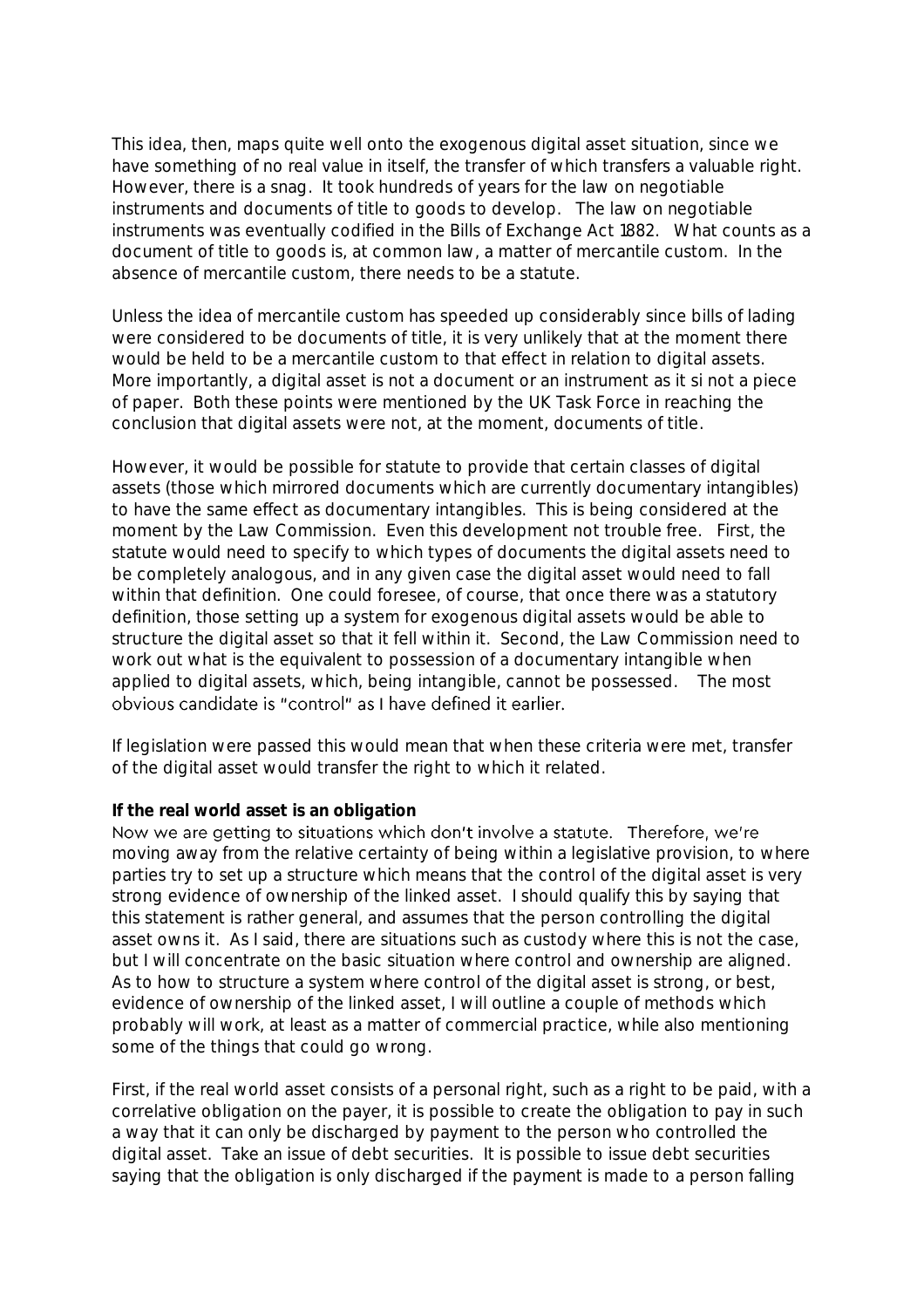within a specified class or description: here it would be the person or persons who controls the relevant digital assets. However, that may not be enough.

Suppose that a person (A) who controls the digital asset, rather than transfer the digital asset to a transferee, assigns the right to receive payment to a person (B) by a statutory assignment under s.136 LPA (notice given to the issuer), but A does not transfer control of the digital asset to B. Under a statutory assignment the obligor must pay the assignee, and can only get a good discharge from the assignee. There would then, at least in practice, be a problem for the issuer: who should it pay? It would probably argue that it can only get a good discharge against A (according to the terms of the debt) and so that implies that the debt cannot be assigned to someone who did not control the digital asset. But to be really sure, the bond issue's terms should also contain a clause restricting assignment of the debt to anyone who did not control the linked digital asset.

That method should work for any obligation, providing that the documentation is clear enough and in theory would work for any contractual obligations (ie not just obligations to pay money).

## **Tangible asset**

However, it is much more difficult if the real world asset is something other than an obligation. Let us take the most difficult case: that of a tangible asset. It is often said that a digital assets system can facilitate trading in tangibles because ownership of the tangible (or even an undivided share in the tangible) can be transferred by transfer of the digital asset. But can this really work?

Let us take a bar of gold as an example. If a digital asset was linked to that bar of gold, the control of the digital asset could be evidence of ownership of the gold. The ownership will start off synchronously, ie A owns the gold and the digital asset. If A transfers both the gold and the digital asset to B, then this would retain the link between the two. The problem is that, unlike with the contractual right, there is no way to make the gold unable to be transferred to a person except to a digital asset holder. So there would be nothing to stop B transferring the digital asset to C and selling the gold to D. B would not even need to give D possession of the gold, since property in goods can be transferred by sale without delivery. Of course, A could get B to make a contractual promise not to transfer the gold to a person who was not also the transferee of the digital asset, but that promise will only give A personal rights against B and won't bind third parties such as D. So the link between the digital asset and the gold can be broken, so that the transferee of the digital asset (C) has no proprietary interest in the gold, and only has a claim against B for breach of contract. Because of this possibility, the digital asset system is not best evidence of ownership, and its value in this regard is less than 100%.

Of course, there are things that can be done to make the lack of synchronisation I have described less likely in practice. One would be if steps were taken to inform potential buyers that the tangible gold was linked to a digital asset. An example would be if the gold was in the custody of a warehouse which was instructed only to make actual or constructive delivery of the tangible gold ONLY to the current holder of the digital asset. Since property in the gold could be transferred without delivery, it would not be impossible as a matter of law for someone to buy the gold without being the transferee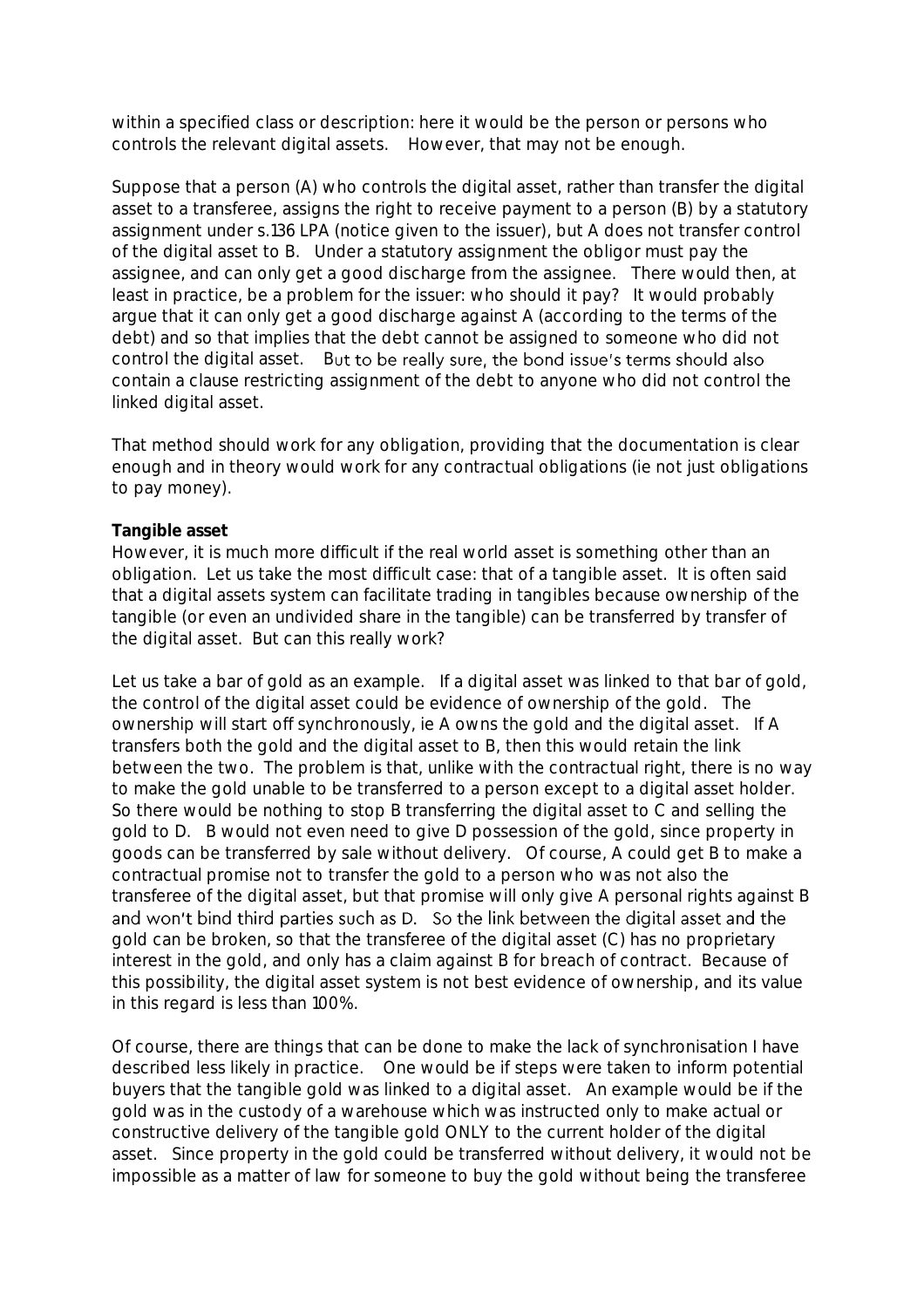of the digital asset, but it is commercially very unlikely. The more steps like this that are taken, the greater is the strength of the evidence of ownership provided by the holding of the digital asset.

**Where transfer of the real world asset requires registration**  The link becomes even weaker where the transfer of the real world asset requires a formal step, such as registration. Examples might be shares, Intellectual property or land. Here, the mere transfer of the digital asset will not transfer legal title to the real world asset, even if that is what the parties intend it to do, although the transfer might be effective in equity. This problem would, of course, be overcome if the system on which the digital asset was held was in fact a statutory register (as I mentioned earlier in relation to Delaware). Otherwise, the necessary link is broken, and the holding of the digital asset is just evidence of intention to transfer the real world asset, which could give rise to a personal claim against the transferor for failure to effect the real world registration.

## **Non-fungible tokens**

Finally, a very brief word about a very topical linked asset: the Non-Fungible token. This is a token linked to something, usually digital, which can be easily copied and so is difficult to 'own': unlike a digital asset it is non-rivalrous. The token, the digital asset, is created and, as we have seen, can be owned and is individuated. Unlike bitcoin and so on, it is not treated as fungible by the market: it is designed to be unique. So far, so good.

The problem is that the token is not linked to anything that can be owned. Unlike physical art, there is no unique thing (such as a framed canvas) for the NFT holder to own. Because the digital thing to which the token is linked is non-rivalrous, it is not property. So the analysis based on evidence of ownership will not apply. The NFT holder may have viewing rights, but, then, usually so does everyone else.

There may be, of course, intellectual property connected with the digital thing. But with an NFT, there is not even an attempt to link the intellectual property in the digital thing (such as a digital art) to the token. Even if that were the case, it would be very difficult to link the transfer of the token to the transfer of the IP, at least under English law, for the reasons mentioned above. But in fact that isn't how NFTs are set up: the IP remains with the creator of the art. The holder of the token cannot stop anyone else from copying or downloading the art. So what does the holder of the NFT get? Just the warm feeling that comes from owning an individuated token that purports to be linked to something : the cynical would say that the holder has 'bragging rights'.

## **Conclusion**

So how should we answer the original question I posed: where do we need new law?

Many private law aspects of digital assets can be addressed by using existing English law, and particularly the trust and other equitable devices. This slide shows a list of what I think would be new. I am assuming that the classification of endogenous digital assets as property is already established by case law.

A definition of 'control' as a factual concept is key to a lot of the rest of the analysis. Outside the sphere of digital assets, 'Control' is a term used in many contexts, often